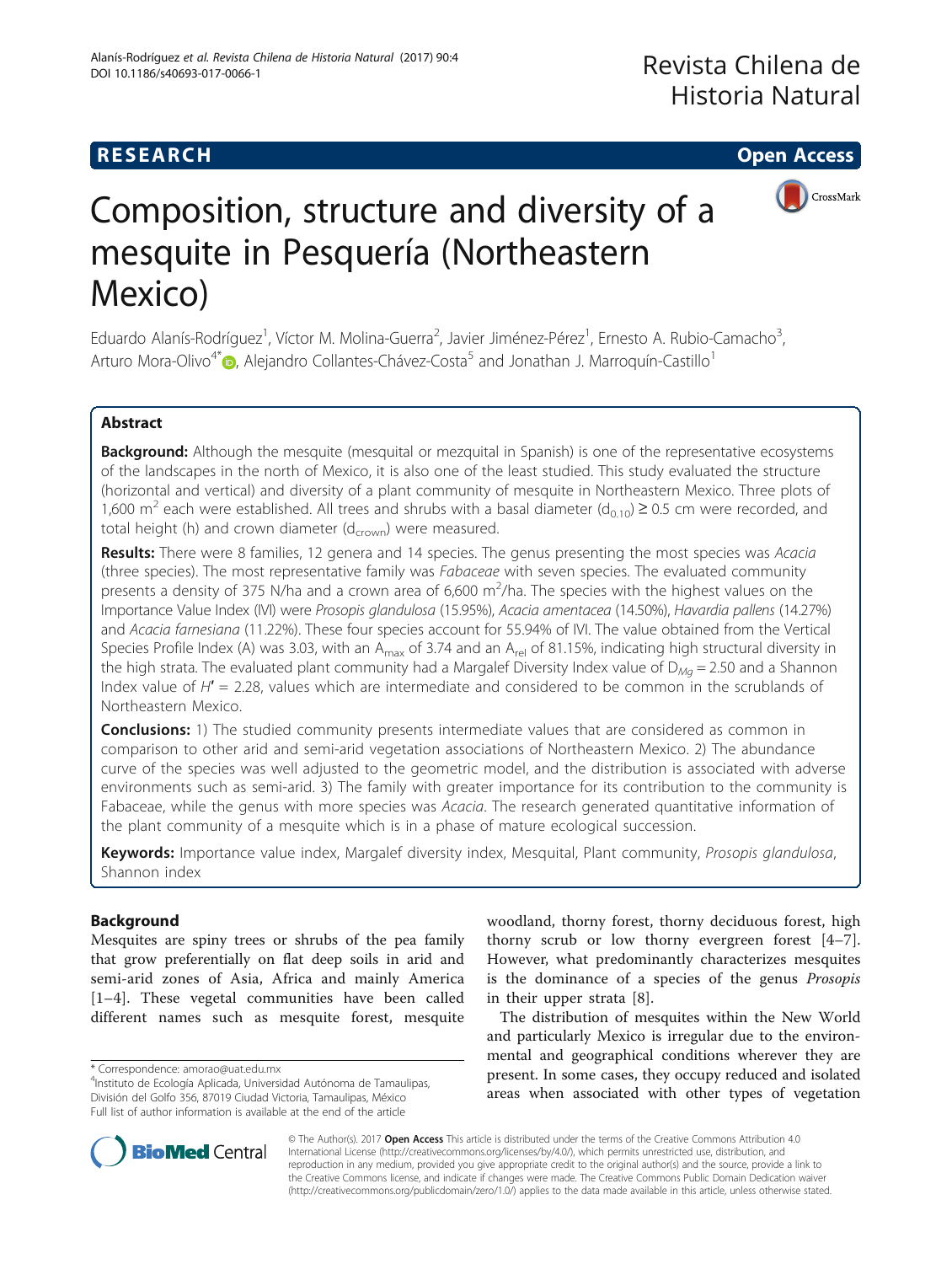such as saltbush, thorny scrub, tropical forest, or submontane scrub [\[9](#page-7-0)]. Furthermore, it is also located in extensive and continuous areas such as the Coastal Plains of Mexico [[4\]](#page-7-0).

In the Northeastern Mexico, mesquites have been described in Tamaulipas [[10\]](#page-7-0), Coahuila [[8\]](#page-7-0), and Nuevo León [\[11](#page-7-0)–[13\]](#page-7-0). Such communities with Prosopis glandulosa Torr., P. laevigata (Humb. & Bonpl. ex Willd.) M.C. Johnst. or P. tamaulipana Burkart have been studied because of their importance from the ecological point of view and the potential use for their flora. Unfortunately, it is common for such work to note the advanced state of deterioration of mesquites that is attributed to changes in and use for agriculture and livestock, to the exploitation of Prosopis spp. as raw material for timber, fuel, fodder and other uses [\[2](#page-7-0)].

For the case of Nuevo Leon, the descriptions of the mesquites are more related to floristic attributes or forestry point of view, which are the reasons data on community structure are scarce. Although Briones and Villarreal [[11\]](#page-7-0) describe a thorny thicket of Prosopis-Acacia in the north of the state, this does not include ecological data that describe the structure of this plant community in detail. In this context, and considering the need of studies that describe in detail the current state and the structure of the mesquites that still persist in the Northeastern Mexico, this work was carried out. The objective of this study was to know the structure (horizontal and vertical) and floristic diversity of a mesquite community located in Northeastern Mexico, and particularly in the center of the state of Nuevo Leon.

### **Methods**

### Area of study

The present research was carried out in the conservation area of the Ternium Industrial Center of México, which has an area of 46 hectares and is located within the municipality of Pesquería, Nuevo León, in Northeastern Mexico (Fig. 1). It is located between latitude 25° 45' N and longitude 99° 58' W, at an average altitude of 306 masl, which belongs to the physiographic region of the North Gulf Coastal Plain [[6](#page-7-0)]. The predominant climate is very dry and semi-warm (Bwhw), with an average annual temperature in the range from 20 to 21 °C. The types of soils present in the majority of cases are xerosol, castañozem, feozem, regosol and in the minority of cases are fluvisol, vertisol and rendzine. The average annual rainfall is 550 mm. The vegetation of the area corresponds to a mesquital with a history of cattle and hunting use and is currently disturbed [[14](#page-7-0)].

### Analysis of the vegetation

In order to fulfill the objective, the "c" sub basin of the Pesquería River with in a low part of the San Juan River Basin (Rio Bravo, Rio Bravo) was selected, where the conservation area is located and where intermittent surface runoff occurs. Vegetation evaluation was carried out using three randomly distributed sampling sites. The dimensions of each site was 40 m  $\times$  40 m (1,600 m<sup>2</sup>). A census was taken of all shrub and tree species with a basal diameter  $(d_{0,10}) \ge 5$  cm. The species of each individual was identified and recorded, taking the measurements of total height (h) and crown diameter  $(d_{\text{crown}})$  in north-south and east-west directions. For the nomenclature of families,



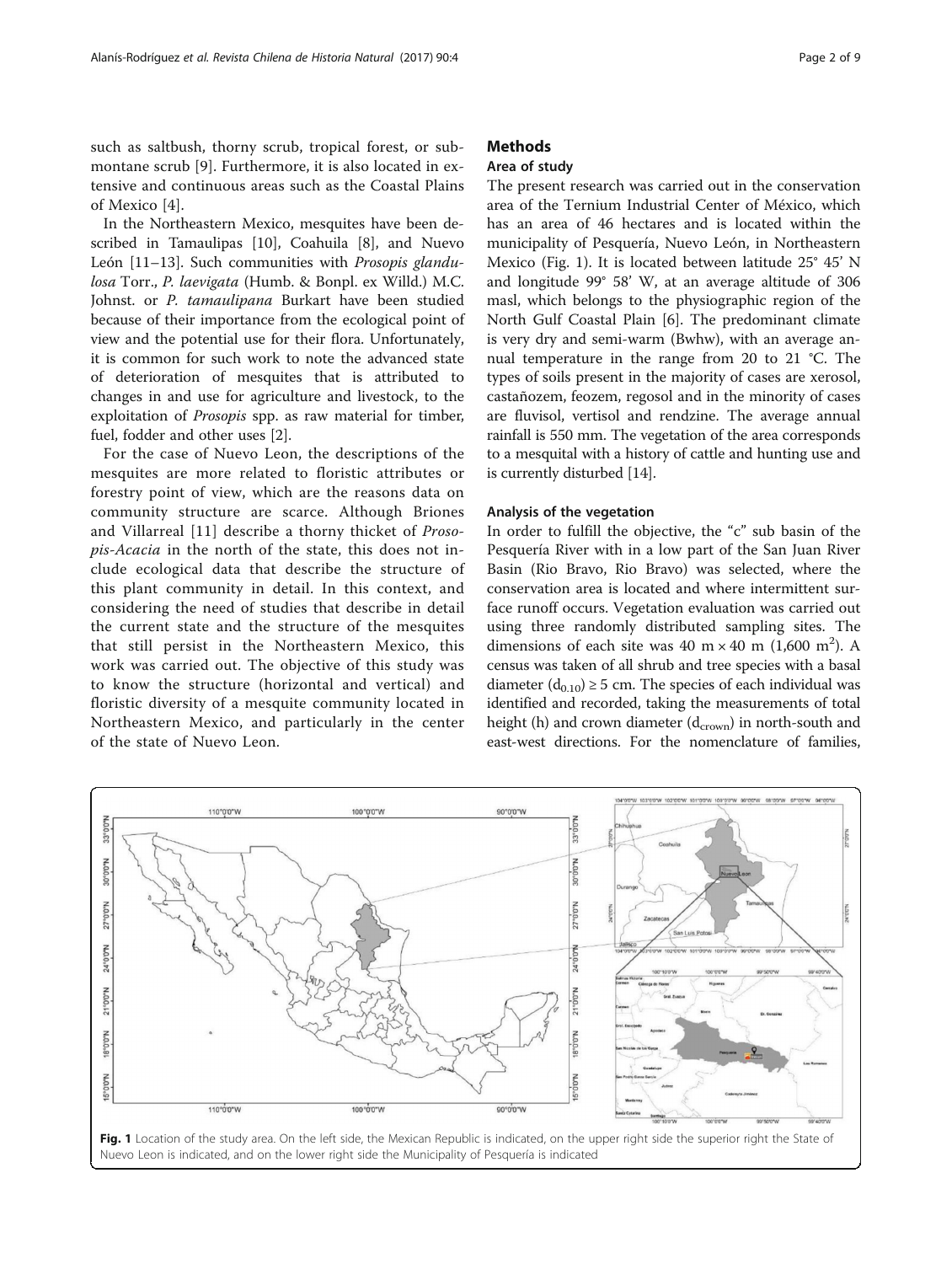orders and species we followed the APG III [[15](#page-7-0)], and the scientific names and families were corroborated in the database of Tropicos [\[16](#page-7-0)].

### Data analysis

### Structure

In order to evaluate the horizontal structure of the species in the study community, we used the following structural variables: abundance, dominance, frequency, with which we calculated the Importance Value Index (IVI) which was calculated from the following mathematical equations [[17](#page-7-0), [18](#page-7-0)]:

$$
A_i = Ni/S
$$
  

$$
AR_i = \left(\frac{A_i}{\sum A_i}\right) * 100
$$
  

$$
i = 1...n
$$

Where  $AR_i$  is the relative abundance of species i, with respect to total abundance  $(A_i)$ ; Ni is the number of individuals of species  $i$ , and  $S$  is the surface (ha).

To estimate the relative dominance we used:

$$
D_i = \frac{Ab_i}{s(ha)}
$$
  

$$
DR_i = {D_i / \sum_{i=1}^{n} b_i} \cdot 100
$$
  

$$
i = 1...n
$$

Where  $DR<sub>i</sub>$  is the relative dominance of species *i*, with respect to total dominance  $(D_i)$ ;  $Ab_i$  is the crown area of species  $i$ , and  $S$  is the surface (ha).

$$
F_i = \frac{P_i}{N_S}
$$
  
\n
$$
FR_i = \left(\frac{F_i}{\sum F_i}\right) * 100
$$
  
\n
$$
i = 1...n
$$

Where  $FR<sub>i</sub>$  is the relative frequency of species i with respect to the total frequency  $(F_i)$ ;  $P_i$  is the frequency of species  $i$  at sampling sites, and  $NS$  is the total number of sampling sites. The Importance Value Index (IVI) is defined as:

$$
IVI = \frac{\sum_{n}^{i=1}(AR_i, DR_i, FR_i)}{3}
$$

where  $AR_i$  is the relative abundance;  $DR_i$  is the relative dominance, and  $FR<sub>i</sub>$  is the relative frequency.

A graph of height classes was generated in order to evaluate the vertical structure of the community. The Vertical

Distribution Index of Pretzsch [[19](#page-7-0)] was calculated for three zones of height: zone I: 80–100% of the maximum height of the population, zone II: 50–80% of the maximum height of the population, zone III: 0–50% of the maximum height of the population [\[19\]](#page-7-0). In this study was the high strata  $(7.20 - 9.00 \text{ m})$ , medium strata  $(4.50 - 7.19 \text{ m})$  and low strata (<4.50 m). The Vertical Distribution Index was calculated according to the following mathematical formula:

$$
A = -\sum_{i=1}^{S} \sum_{j=1}^{Z} p_{ij} * \ln (p_{ij})
$$

Where  $S$  is the number of species present;  $Z$  is the number of height zones and *pij* is the proportion of species in each height zone:

$$
pij = nij/N
$$

where *nij* is the number of individuals of the same species (i) in the zone (j) and  $N$  is total number of individuals.

In order to compare the Pretzsch Index it is necessary to standardize it and this is undertaken by the value of  $A_{max}$ , which is calculated in the following manner:

$$
A\mathit{max} = \mathit{In}(S * Z)
$$

Then the value of A can be standardized according to:

$$
A rel = \frac{A}{In(S*Z)} * 100
$$

### **Diversity**

To estimate species diversity, the Shannon Index [[20](#page-7-0)] and the Margalef index [[21](#page-7-0)], respectively, were estimated. The Shannon Index was estimated by using the following equation:

$$
H^{'}=-\sum_{i=1}^{S}p_i * \ln(p_i)
$$

where  $S$  is the number of species present,  $\ln$  is natural logarithm and *pi* is the proportion of species.  $P_i = n_i/N$ , where  $n_i$  is the number of individuals of species i and N is the total number of individuals. With the same meaning of the variables being common, the Margalef Diversity Index  $(D_a)$  was estimated using the following equation:

$$
Da = \frac{(S-1)}{\log N}
$$

### Species abundance curves

Species density was analyzed using species abundance curves. With these curves it is possible to make inferences about the state of the ecosystems, besides using for descriptions in the form of mathematical models.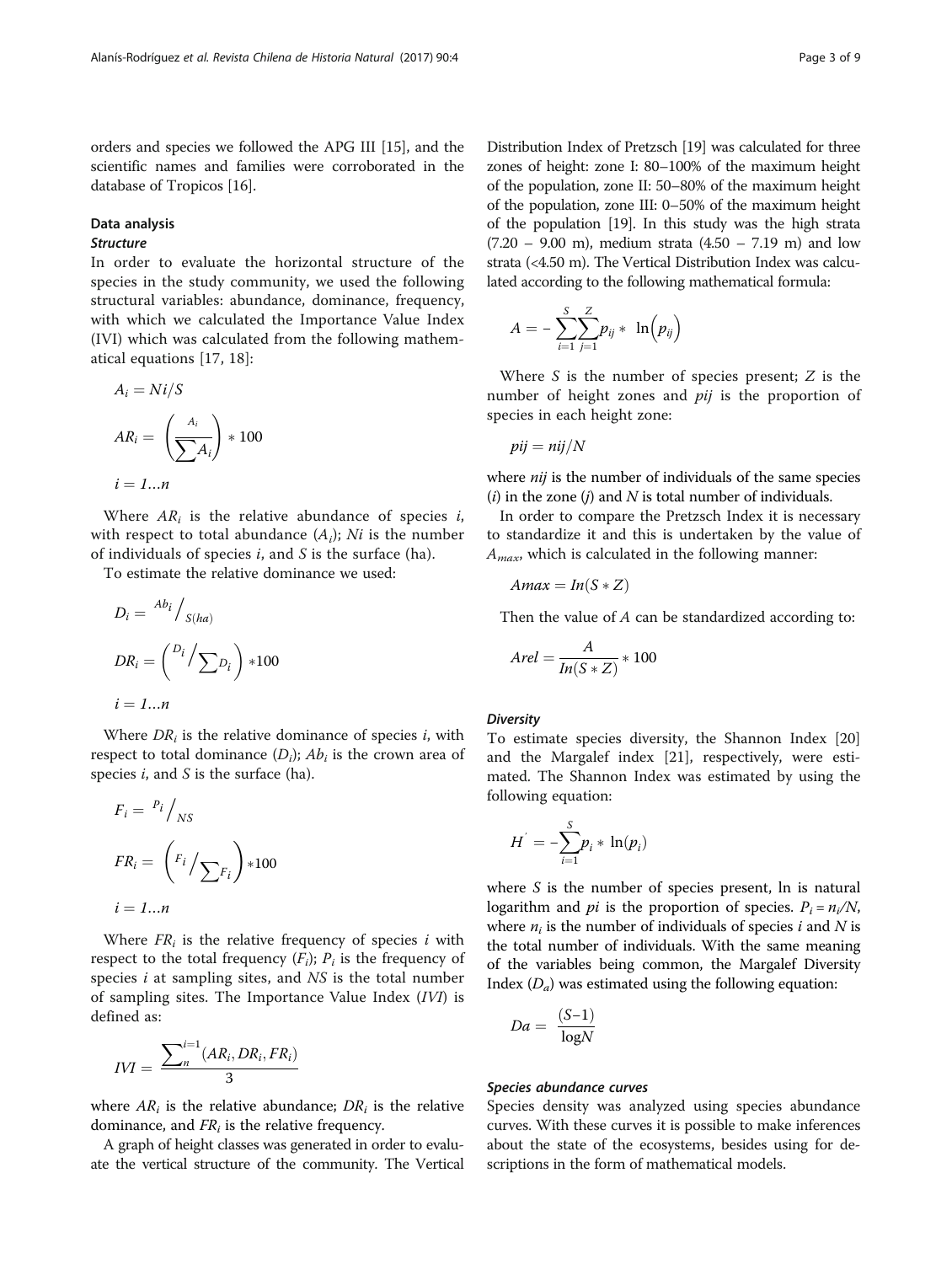In this study, the species abundance curves were fitted to known mathematical models. Currently, there are many models that are used to describe species diversity in a community. However, in this work only three of the best fit models are analyzed: the geometric model [\[22](#page-7-0)], the Poisson model of the logarithmic normal series [\[23](#page-7-0)], and the Neutral Model of Alonso and Mckane [\[24](#page-7-0), [25\]](#page-7-0).

For the selection of the best model, the Akaike Information Criterion (AIC) was used to compare the selected models, taking into account their fit and complexity. When comparing models using this method, the selection of the best model is based on the lowest value in the AIC. In addition, we used the delta AIC criterion (dAIC) which, when it has a value that is less than 2, indicates that the comparative models similarly explain the trend of the data, (that is, there are no differences between one and the other). To determine the goodness of fit of the models  $\chi^2$  was used, as recommended by Magurran [[26](#page-7-0)].

### Adjusting the models

The models were adjusted using the maximum likelihood method with software R version 3.1.2 [[17\]](#page-7-0), with the support of RStudio version 0.99 [[27\]](#page-8-0) and also running routines by Prado et al. [[25](#page-7-0)].

### Results

### Composition

The presence of 8 families, 12 genera and 14 species was recorded. The genus with more species present in the study area was Acacia with three species. The most representative family was Fabaceae with seven species, and the rest presented one species each (Table 1). According to the biological form, nine species are shrubs and five species are trees.

### Community structure

The abundance of the evaluated plant species was 375 N/ha. The most abundant species within the community were Acacia amentacea with 85 N/ha, Havardia pallens with 73 N/ha, and Prosopis glandulosa with 42 N/ha. When added these three species equal 200 N/ha, representing 53.33% of the total abundance of the evaluated plant community.

The evaluated community crown area was  $6,600 \text{ m}^2/\text{ha}$ , representing 66.00% coverage. The species that presented the greatest dominance were Prosopis glandulosa with 26.30%, Acacia farnesiana with 17.42%, and Havardia pallens with 13.00%, amounting to 56.72% of the total coverage. The most frequent species had some presence in the three evaluated sites, and were Acacia amentacea, Cordia boissieri, Havardia pallens, Prosopis glandulosa, and Sideroxylon celastrinum.

### Importance value

The species with the highest Importance Index were Prosopis glandulosa (15.95%), Acacia amentacea (14.50%), Havardia pallens (14.27%), and Acacia farnesiana (11.22%; Table [2](#page-4-0)). These four species account for 55.94% of IVI.

### Vertical structure

The total height of the evaluated individuals fluctuated between 2.3 m and 9.00 m. The highest abundance of individuals is represented in the height class 5–7 m with 173 N/ha which is equivalent to 46% of the evaluated population, followed by class 3–5 m with 118 N/ha representing 31% of the evaluated population (Fig. [2\)](#page-4-0).

According to the classification proposed by Pretzsch, where three high strata are established, the high stratum is composed of 60 N/ha (16.11% of the population) belonging

Table 1 Scientific name, common name, family and biological form of the registered species

| Scientific Name                                  | Common Name    | Family         | <b>Biological Form</b> |  |
|--------------------------------------------------|----------------|----------------|------------------------|--|
| Acacia amentacea DC.                             | Gavia          | Fabaceae       | Shrub                  |  |
| Acacia farnesiana (L.) Willd.                    | Huizache       | Fabaceae       | Shrub                  |  |
| Acacia schaffneri (S. Watson) F.J. Herm.         | Huizache chino | Fabaceae       | Shrub                  |  |
| Celtis pallida Torr.                             | Granjeno       | Cannabaceae    | Shrub                  |  |
| Cordia boissieri A. DC.                          | Anacahuita     | Boraginaceae   | Shrub                  |  |
| Diospyros palmeri Eastw.                         | Chapote blanco | Ebenaceae      | Tree                   |  |
| Ebenopsis ebano (Berland.) Barneby & J.W. Grimes | Ébano          | Fabaceae       | Tree                   |  |
| Forestiera angustifolia Torr.                    | Panalero       | Oleaceae       | Shrub                  |  |
| Guaiacum angustifolium Engelm.                   | Guayacán       | Zygophyllaceae | Shrub                  |  |
| Havardia pallens (Benth.) Britton & Rose         | Tenaza         | Fabaceae       | Shrub                  |  |
| Parkinsonia texana (A. Gray) S. Watson           | Palo verde     | Fabaceae       | Tree                   |  |
| Prosopis glandulosa Torr.                        | Mezquite       | Fabaceae       | Tree                   |  |
| Sideroxylon celastrinum (Kunth) T.D. Penn.       | Coma           | Sapotaceae     | Tree                   |  |
| Zanthoxylum fagara (L.) Sarg.                    | Colima         | Rutaceae       | Shrub                  |  |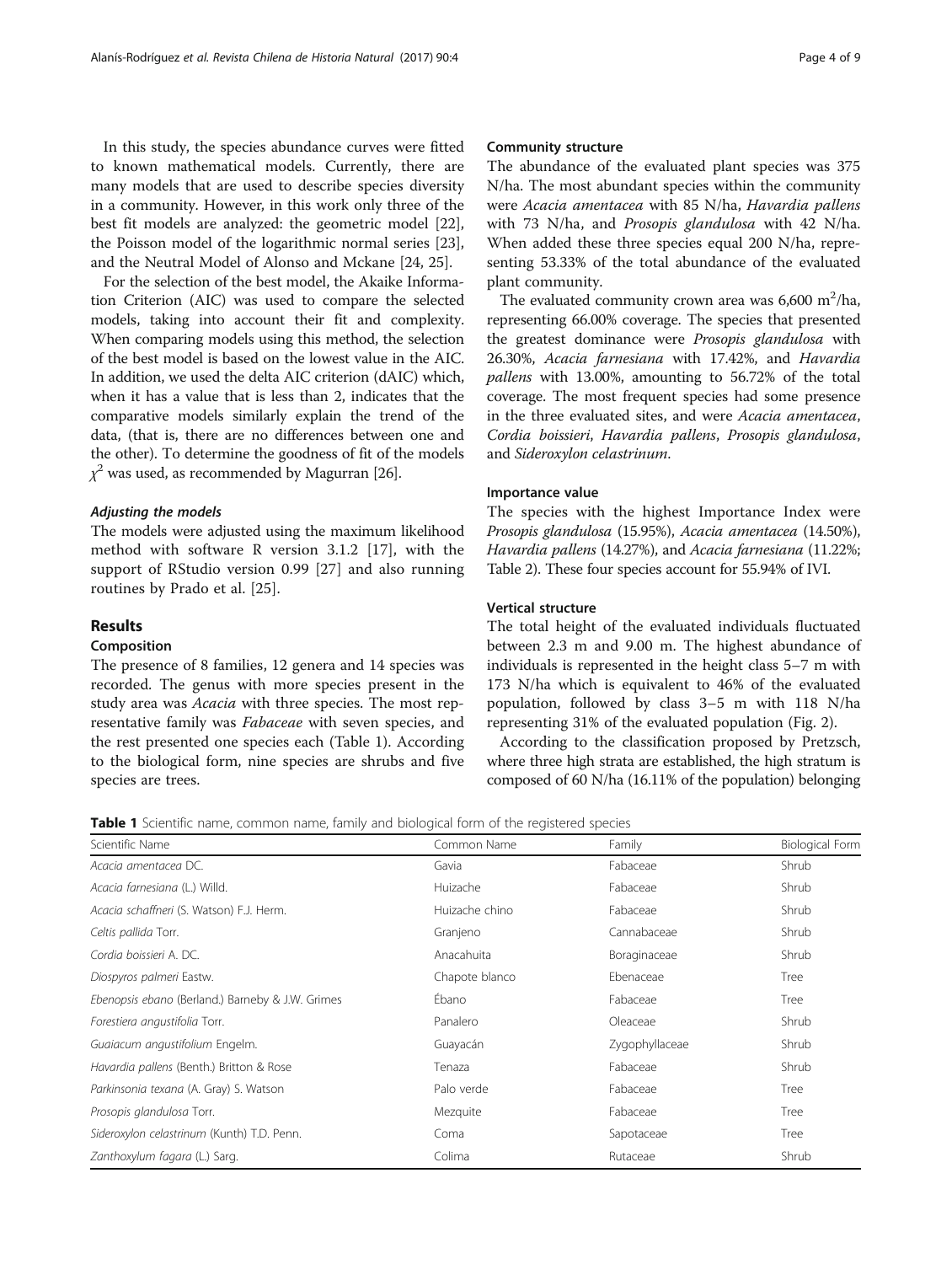| Species                 |                | Abundance |              | Dominance |        | Frecuency |       |
|-------------------------|----------------|-----------|--------------|-----------|--------|-----------|-------|
|                         |                |           | (crown area) |           |        |           |       |
|                         | N/ha           | $\%$      | $m^2/ha$     | $\%$      | N/Site | $\%$      |       |
| Prosopis glandulosa     | 42             | 11.20     | 1,736        | 26.30     | 100    | 10.34     | 15.95 |
| Acacia amentacea        | 85             | 22.67     | 693          | 10.50     | 100    | 10.34     | 14.50 |
| Havardia pallens        | 73             | 19.47     | 858          | 13.00     | 100    | 10.34     | 14.27 |
| Acacia farnesiana       | 35             | 9.33      | 1,150        | 17.42     | 66.67  | 6.90      | 11.22 |
| Parkinsonia texana      | 27             | 7.20      | 656          | 9.94      | 33.33  | 3.45      | 6.86  |
| Celtis pallida          | 17             | 4.53      | 508          | 7.69      | 66.67  | 6.90      | 6.37  |
| Diospyros palmeri       | 21             | 5.60      | 177          | 2.68      | 66.67  | 6.90      | 5.06  |
| Cordia boissieri        | 13             | 3.47      | 84           | 1.27      | 100    | 10.34     | 5.03  |
| Sideroxylon celastrinum | 10             | 2.67      | 110          | 1.67      | 100    | 10.34     | 4.89  |
| Zanthoxylum fagara      | 21             | 5.60      | 260          | 3.94      | 33.33  | 3.45      | 4.33  |
| Acacia schaffneri       | 19             | 5.07      | 157          | 2.38      | 33.33  | 3.45      | 3.63  |
| Forestiera angustifolia | 6              | 1.60      | 105          | 1.59      | 66.67  | 6.90      | 3.36  |
| Guaiacum angustifolium  | $\overline{4}$ | 1.07      | 47           | 0.71      | 66.67  | 6.90      | 2.89  |
| Ebenopsis ebano         | $\overline{2}$ | 0.53      | 60           | 0.91      | 33.33  | 3.45      | 1.63  |
| Sum                     | 375            | 100       | 6,601        | 100       |        | 100       | 100   |

<span id="page-4-0"></span>Table 2 Abundance, dominance, frequency, and Importance Value Index (IVI) of the species recorded (ranked according to their IVI value)

to five species, the mean stratum by 221 N/ha (58.89% of the population) of 12 species, and the low stratum by 94 N/ha (25% of the population) with 13 species.

### The species found in the three strata of height are Acacia amentacea, Acacia farnesiana, Havardia pallens, Parkinsonia texana, and Prosopis glandulosa. Those species that are well represented in the vertical structure of the community are also those that presented the highest IVI values in the horizontal structure.

The value obtained from the Vertical Species Profile Index (A) was 3.03, with an  $A_{max}$  of 3.74, and an  $A_{rel}$  of 81.15%, indicating high vertical structural diversity. The values of  $A_{rel}$  are close to 100% indicating that species and abundances are evenly distributed in the three height strata (Table [3\)](#page-5-0).



### Species diversity

The evaluated plant community had a Margalef Diversity Index value of  $D_{Mg}$  = 2.50 and a Shannon Index value of  $H' = 2.28$ .

### Species rank abundance curves

The known models were fitted and the best was a geometric model (Fig. [3\)](#page-5-0), followed by the Poisson LogNormal model (AIC = 123.86, dAIC = 2.34,  $x^2$  = 7.5581, df = 13,  $p = 0.87$ ), which is followed by the Neutral model (AIC = 131.25,  $dAIC = 9.72$ ,  $x^2 = 184.89$ ;  $df = 13$ ,  $p < 0.001$ ).

### **Discussion**

### Composition

The composition observed in our study resembles that reported by Briones and Villarreal [\[11\]](#page-7-0), in the thorny bush of Prosopis-Acacia. According to these authors, the composition and physiognomy correspond to the extra-desert mesquite described by Rezedowski [\[4](#page-7-0)] for the state of San Luis Potosí, and the spiny and evergreen forest [\[7](#page-7-0)]. However, the composition differs from other studies in which Prosopis sp. (mesquite) dominates the arboreal strata in a mono-specific manner [[8\]](#page-7-0). There are associations similar to those reported in our study, but with lower heights, which are described by Briones and Villarreal [[11](#page-7-0)], such as the medium thorny scrub of Prosopis-Acacia.

The most representative family of the mesquite was Fabaceae, and the others families only presented one species. This record is similar to that obtained by Montaño et al. [[28](#page-8-0)], who report the same number of families in spite of having a greater number of species,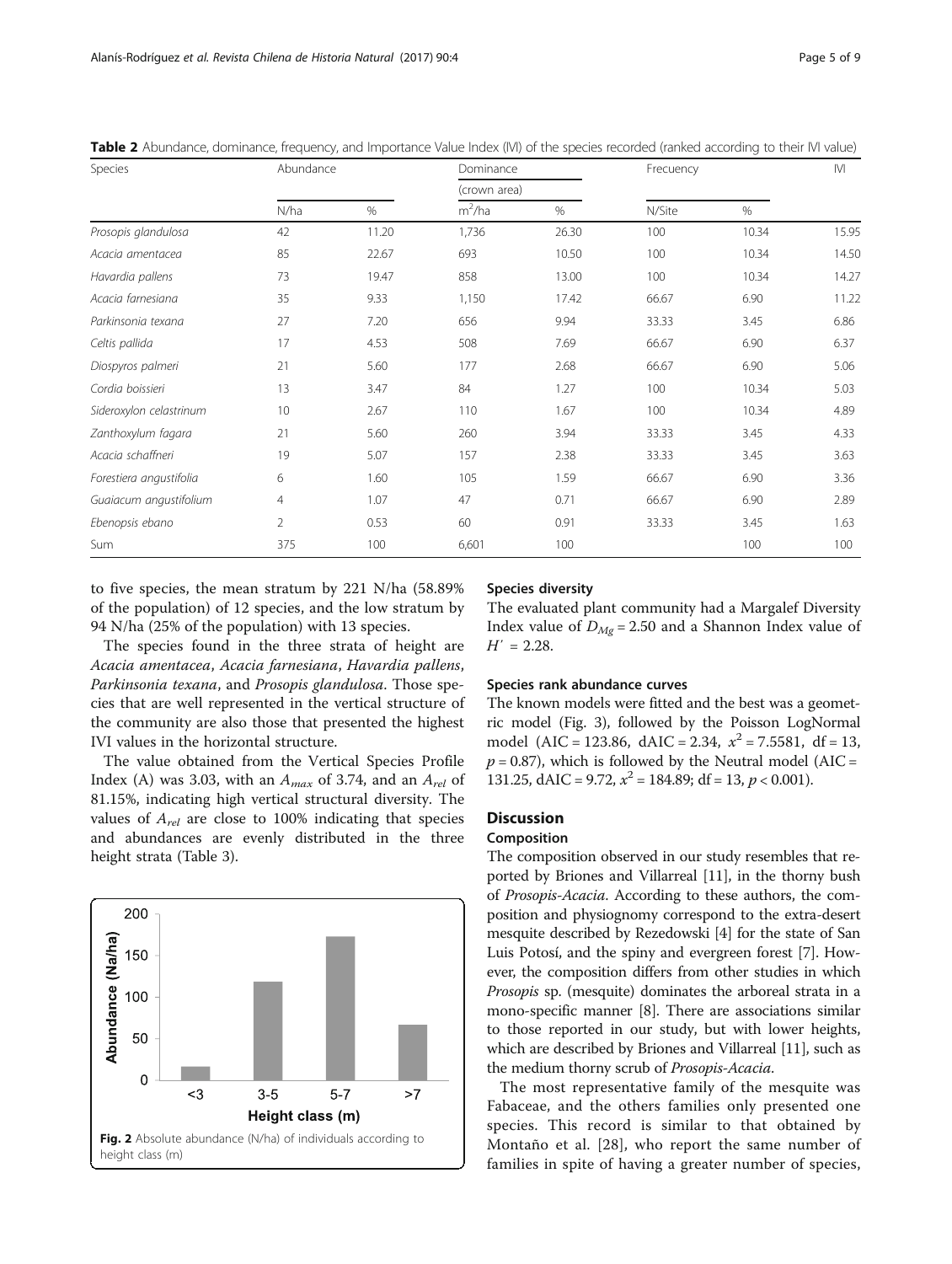<span id="page-5-0"></span>Table 3 Absolute Abundance (N/ha) and proportional abundance (of the total, and in the zone) with respect to height strata of the registered species. High strata (7.20 – 9.00 m), medium strata (4.50 – 7.19 m) and low strata (< 4.50 m)

|                         |                |             | Proportion % |             |
|-------------------------|----------------|-------------|--------------|-------------|
| Strata I                | Ν              | $N/ha^{-1}$ | Of the total | In the zone |
| Acacia amentacea        | 9              | 19          | 5            | 31.03       |
| Acacia farnesiana       | 5              | 10          | 2.78         | 17.24       |
| Havardia pallens        | 7              | 15          | 3.89         | 24.14       |
| Parkinsonia texana      | 2              | 4           | 1.11         | 6.9         |
| Prosopis glandulosa     | 6              | 13          | 3.33         | 20.69       |
| Sum                     | 29             | 61          | 16.11        | 100         |
| Strata II               | N              | N/ha        | Of the total | In the zone |
| Acacia amentacea        | 29             | 60          | 16.11        | 27.36       |
| Acacia farnesiana       | 10             | 21          | 5.56         | 9.43        |
| Acacia schaffneri       | 3              | 6           | 1.67         | 2.83        |
| Celtis pallida          | 6              | 13          | 3.33         | 5.66        |
| Cordia boissieri        | 1              | 2           | 0.56         | 0.94        |
| Diospyros palmeri       | 5              | 10          | 2.78         | 4.72        |
| Ebenopsis ebano         | 1              | 2           | 0.56         | 0.94        |
| Havardia pallens        | 26             | 54          | 14.44        | 24.53       |
| Parkinsonia texana      | 8              | 17          | 4.44         | 7.55        |
| Prosopis glandulosa     | 9              | 19          | 5            | 8.49        |
| Sideroxylon celastrinum | 2              | 4           | 1.11         | 1.89        |
| Zanthoxylum faqara      | 6              | 13          | 3.33         | 5.66        |
| Sum                     | 106            | 221         | 58.89        | 100         |
| Strata III              | Ν              | N/ha        | Of the total | In the zone |
| Acacia amentacea        | 3              | 6           | 1.67         | 6.67        |
| Acacia farnesiana       | 2              | 4           | 1.11         | 4.44        |
| Acacia schaffneri       | 6              | 13          | 3.33         | 13.33       |
| Celtis pallida          | 2              | 4           | 1.11         | 4.44        |
| Cordia boissieri        | 5              | 10          | 2.78         | 11.11       |
| Diospyros palmeri       | 5              | 10          | 2.78         | 11.11       |
| Forestiera angustifolia | 3              | 6           | 1.67         | 6.67        |
| Guaiacum angustifolium  | 2              | 4           | 1.11         | 4.44        |
| Havardia pallens        | 2              | 4           | 1.11         | 4.44        |
| Parkinsonia texana      | 3              | 6           | 1.67         | 6.67        |
| Prosopis glandulosa     | 5              | 10          | 2.78         | 11.11       |
| Sideroxylon celastrinum | 3              | 6           | 1.67         | 6.67        |
| Zanthoxylum fagara      | $\overline{4}$ | 8           | 2.22         | 8.89        |
| Sum                     | 45             | 91          | 25           | 100         |
| Total sum               | 180            | 375         | 100          | 300         |

also with the most representative being the Fabaceae, a characteristic situation for the xerophilous scrub of this region. The most representative species (Prosopis



glandulosa, Acacia amentacea, Havardia pallens, and Acacia farnesiana) in this study are reported as being characteristic of this type of community [[29](#page-8-0)]. The mesquite woodland includes forests dominated by Prosopis glandulosa var. torreyana and var. glandulosa, which are recorded in areas that have been disturbed [\[30](#page-8-0)], and these are frequently associated with species such as Forestiera angustifolia, Leucophyllum frutescens, Ziziphus obtusifolia, Acacia rigidula (= A. amentacea), A. berlandieri, Celtis pallida, and Karwinskia humboldtiana [\[13\]](#page-7-0), the same species as recorded in the present investigation.

### Structure

The three species with high abundance were Acacia amentacea, Havardia pallens, and Prosopis glandulosa, and these results are in agreeance with those of Estrada et al. [\[29](#page-8-0)], who notes that these species are the most abundant. Montaño et al. [\[28](#page-8-0)] note that in Mexico's xerophilous scrub, mesquite is an abundant species and possibly a key species in disturbed scrubland. Rojas-Mendoza [[13\]](#page-7-0), INEGI [\[6](#page-7-0)] and Estrada et al. [[29\]](#page-8-0) note that it is a species that resists the effects of disturbance and is thus associated with disturbed zones.

The evaluated community has a coverage of 66%  $(6,600 \text{ m}^2/\text{ha})$ , which means that 34% of the area is devoid of vegetation. This may be due to the fact that only individuals greater than 5 cm in diameter were considered, since for similar communities in Northeastern Mexico that considered smaller individuals, coverage greater than  $100\%$  (13,973 m<sup>2</sup>/ha) was recorded, which denotes a considerable overlap of crowns [[31](#page-8-0)].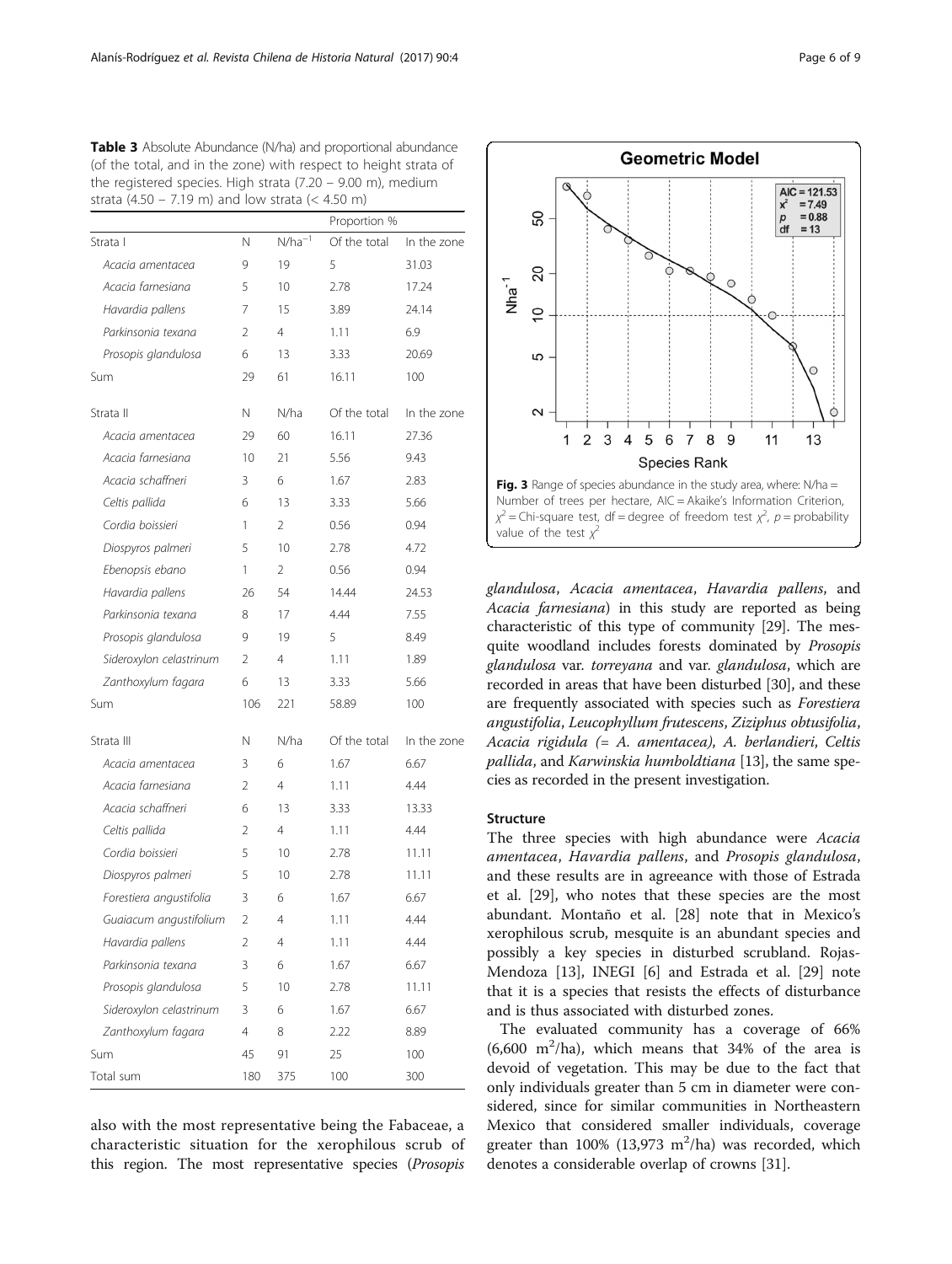The most frequent species are the genus Prosopis and Acacia, similar to those reported by Montaño et al. [\[28](#page-8-0)], being of greater presence in the mesquites. Similarly, Mora-Donjuan et al. [\[32](#page-8-0)], note that the genus Prosopis has a greater frequency in the microphyllous desert scrublands.

### Vertical structure

The total height of the evaluated individuals fluctuated between 2.3 m and 9.00 m. This height is considered high compared to other plant communities of the xerophilous scrub [\[32](#page-8-0)]. The value obtained from the Vertical Species Profile Index (A) was 3.03, with an  $A_{max}$  of 3.74 and an  $A_{rel}$  of 81.15%, indicating high vertical structural diversity. Pretzsch [[33\]](#page-8-0) notes out that high vertical and horizontal heterogeneity are strongly related to high diversity and ecological stability. This suggests that the species and their abundances are evenly distributed in the three height strata, and that the system is in a good state of conservation. These results are better than those presented by Alanís-Rodríguez et al. [[34\]](#page-8-0), Jiménez-Pérez et al. [[35](#page-8-0)], Villavicencio et al. [[36\]](#page-8-0), and Mora-Donjuan et al. [[32\]](#page-8-0) who determined that the evaluated xerophilous scrub communities, many of which were previously subjected to some type and intensity of use, present only one or two highly dominant strata.

The presence of Acacia amentacea and Parkinsonia texana in the three strata shows the level of adaptation required for these environments. These species are well adapted to water stress, and they use mechanisms to avoid dehydration of their tissues, and to adjust their morpho-physiological characteristics to cope with the long season of dryness, as well as the fixation of active nitrogen [[30](#page-8-0)], which also explains the possibility of their behaving as colonizing species.

### Species diversity

The specific richness that was recorded differs from that documented by Montaño et al. [\[28](#page-8-0)], in a larger sampling area which registered 36 species, 14 of which were documented in the present study. This situation is presented by the environmental factors in each research area, Montaño et al. [\[28](#page-8-0)] studied a semi-arid spiny scrubland of the Mezquital Valley, where precipitation of 520 mm and temperature range of 16–24 °C were similar to the present study precipitation 550 mm and temperature range of 20–21 °C. The altitude factor positively influences the development of the species, whereby Montaño et al. [[28\]](#page-8-0) recorded an altitude of 2013 m.a.s.l compared to the altitude of 306 m.a.s.l in our study. This suggests that environmental factors play a positive role in the species diversity of the study area, although most of the recorded species are distributed

exclusively or preferably in the arid or semi-arid zones of Mexico [[37,](#page-8-0) [4](#page-7-0)].

The low number of species is associated with that the mesquites harboring the lowest number of taxa for the northern zone of the state [[29](#page-8-0)], being that this community has the smaller registered presence of Caesalpiniaceae and Fabaceae. This is largely limited to edaphic features, and mesquites are distributed in the northwestern end of the state, where sandy soils dominate [[29](#page-8-0)].

Regarding the diversity of the community described in the present study, the data presented in other studies do not account for the properties of the studied communities, and therefore, the comparison with other mesquite communities is not feasible. However, the evaluated area showed values of  $D_{Mg} = 2.50$  and  $H' =$ 2.28, and these values are similar to those recorded for other xerophilic scrubs. Mora-Donjuan et al. [\[31](#page-8-0)] evaluated a reference area of Tamaulipan thorn scrub (TTS) and recorded  $D_{Mg}$  = 2.26 and Diversity  $H = 1.94$ . They are also similar to those recorded by Jiménez-Pérez et al. [[38\]](#page-8-0), who evaluated the diversity of a regenerated TTS community with agricultural history in Northeastern Mexico and obtained values of  $D_{Mg}$  = 2.17 and alpha diversity  $H' = 2.27$ . The values recorded in this study are greater than those of Pequeño-Ledezma et al. [\[39](#page-8-0)], who registered values of  $D_{Mg}$  = 1.40 and alpha diversity of  $H = 1.27$  in a post-livestock regeneration area in the Tamaulipan thorn scrub.

As reported in the existing mesquite studies, these communities are mostly reported as monospecific to Prosopis sp., or floristically not very diverse but mainly dominated by Prosopis and Acacia. This qualitative observation, as reported in other studies (e.g. [[11](#page-7-0), [8](#page-7-0)]), is consistent with the quantitative results obtained in our study, where high values for Prosopis glandulosa, Acacia amentacea, Havardia pallens, and Acacia farnesiana the species that distinguish the association. The dominance of these taxa over others is also observed in the species abundance curve of the studied community which was adjusted to the geometric model.

### Species abundance curves

In the present study, the fit to the geometric model suggests a typical structure of strongly stressful environments. Magurran [[26\]](#page-7-0) describes the species abundance model adjusted to the geometric model as the model associated with adverse environments or initial successive stages, where the limiting conditions prevail. In the case of mesquite, the environment corresponds to that of arid zone [[4\]](#page-7-0). The dominant species (Prosopis glandulosa, Acacia amentacea, Havardia pallens, and Acacia farnesiana) present different adaptations to conditions of water stress and light saturation [[40](#page-8-0)–[42](#page-8-0)].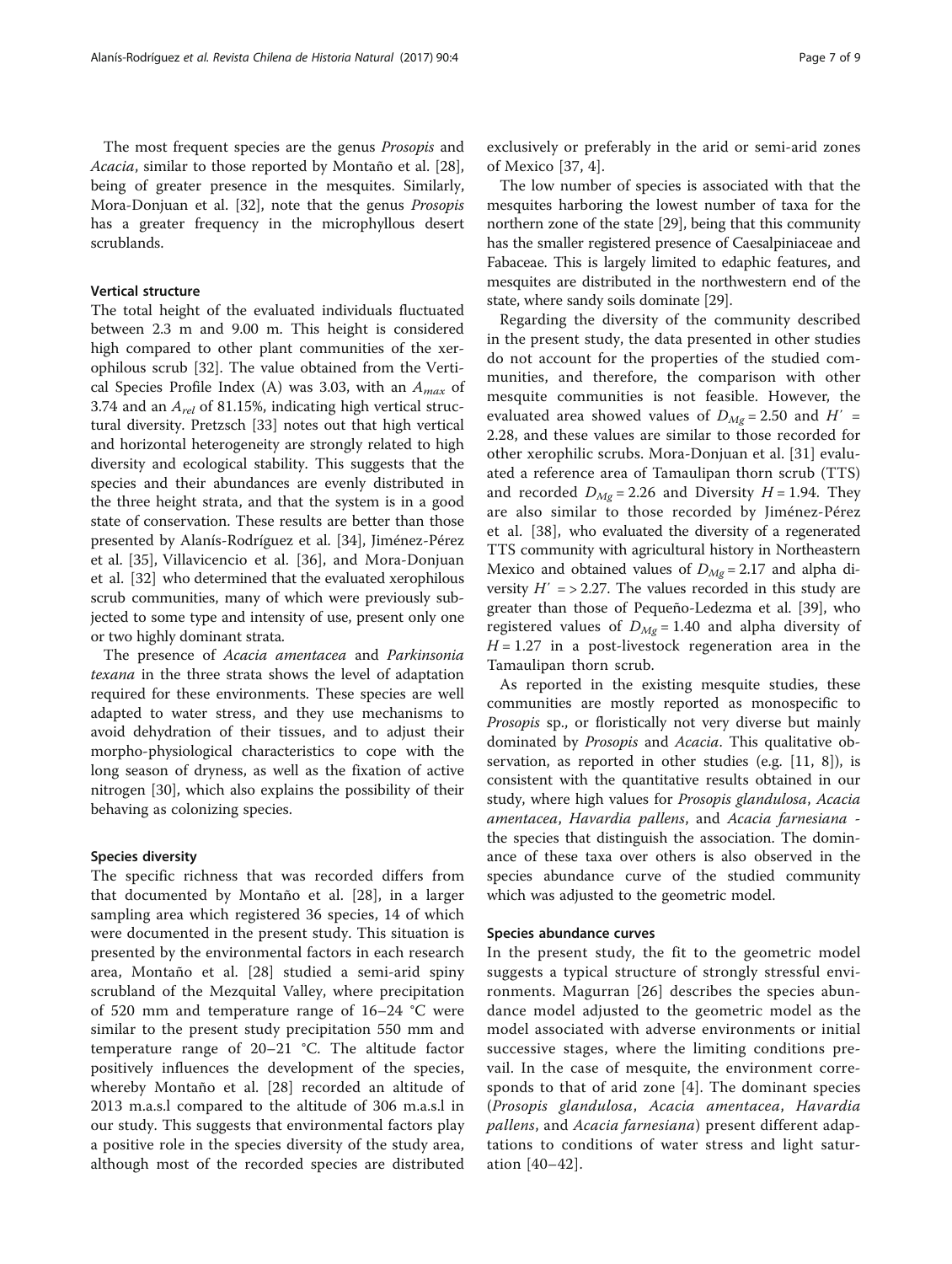### <span id="page-7-0"></span>Conclusions

According to the results obtained in the present study, the following conclusions are highlighted. 1) The studied community presents intermediate values that are considered common in comparison to other arid and semi-arid vegetation associations of Northeastern Mexico. 2) The abundance curve of the species was well adjusted to the geometric model, and the distribution is associated with adverse environments such as semi-arid. 3) The family with greater importance for its contribution to the community is Fabaceae, while the genus with more species was Acacia. The research generated quantitative information of the plant community of a mesquite which is in a phase of mature ecological succession.

#### Abbreviations

A: Abundance; Ab: Basal area; AIC: Akaike information criterion; AR: Relative abundance; D: Dominance; dAIC: delta akaike information criterion; DR: Relative dominance; F: Frequency; FR: Relative frequency; IVI: Importance value index; N: Total number of individuals; Ni: Number of individuals of species; Pij: Proportion of species in each height zone; S: Number of species; S: Surface; Z: Number of height zones

#### Acknowledgements

We thank the company TERNIUM, Mexico for all the facilities that were granted for the establishment of this research. We are also grateful to Geoprospect S.A. de C.V.

#### Funding

RENAC S.A. de C.V. supported for the logistical of the project and field activities.

#### Availability of data and materials

Not applicable.

### Authors' contributions

EA-R: Fieldwork, Framing experimental design. VMM-G: Fieldwork, Data analysis and interpretation. JJ-P: Manuscript preparation. EAR-C: Data analysis. AM-O: Identification of specimens. ACC-C: Fieldwork. JJM-C: Fieldwork. Manuscript preparation. All authors read and approved the final manuscript.

### Competing interests

The authors declare that they have no competing interests.

#### Consent for publication

Not applicable.

Ethics approval and consent to participate

Not applicable.

### Publisher's Note

Springer Nature remains neutral with regard to jurisdictional claims in published maps and institutional affiliations.

### Author details

<sup>1</sup>Facultad de Ciencias Forestales, Universidad Autónoma de Nuevo León, Carretera Linares-Cd, Victoria Km 145, Apartado Postal 41, 67700 Linares, NL, México. <sup>2</sup>RENAC, S.A. de C.V. Corregidora 102 Nte, Col. Centro, 67700 Linares, NL, México. <sup>3</sup>Instituto Nacional de Investigaciones Forestales, Agrícolas y Pecuarias, C.E. Centro Altos de Jalisco, Km. 8, Carretera Libre Tepatitlán-Lagos de Moreno, Tepatitlán de Morenos 47600, Jalisco, México. <sup>4</sup>Instituto de Ecología Aplicada, Universidad Autónoma de Tamaulipas, División del Golfo 356, 87019 Ciudad Victoria, Tamaulipas, México. <sup>5</sup>División de Desarrollo Sustentable, Universidad de Quintana Roo, Avenida Andrés Quintana Roo con calle 110 Sur s/n, 77600 Cozumel, Quintana Roo, México.

Received: 27 January 2017 Accepted: 19 May 2017 Published online: 14 June 2017

#### References

- 1. Bessega C, Vilardi JC, Saidman BO. Genetic relationships among American species of the genus Prosopis (Mimosoideae, Leguminosae) inferred from ITS sequences: evidence for long-distance dispersal. J Biogeogr. 2006;33:1905–15.
- 2. Burkhart A, Simpson BB. The genus Prosopis and annotated key to the species of the world. In: Simpson BB, editor. Mesquite, its biology in two desert ecosystems, US/IBP synthesis series No. 4. Stroudsburg, Pa: Dowden, Hutchison and Ross; 1977. p. 201–15.
- 3. Challenger A, Soberón J. Los ecosistemas terrestres. In: Capital natural de México, vol. I, conocimiento actual de la biodiversidad. México: Comisión Nacional para el Conocimiento y Uso de la Biodiversidad; 2008. p. 87–108.
- 4. Rzedowski J. Vegetación de México. México: Limusa; 1978.
- 5. González-Medrano F. Las comunidades vegetales de México. 2nd ed. México: Instituto Nacional de Ecología, Secretaría de Medio Ambiente y Recursos Naturales; 2004.
- 6. INEGI. Síntesis geográfica de Nuevo León. México: Secretaría de Programación y Presupuesto; 1986.
- 7. Miranda F, Hernández-X J. Los tipos de vegetación de México y su clasificación. Bol Soc Bot Méx. 1963;28:29–179.
- Valenzuela-Núñez LM, Trucíos-Caciano R, Ríos-Saucedo JL, Flores Hernández A, González-Barrios JL. Caracterización dasométrica y delimitación de rodales de mezquite (Prosopis sp) en el estado de Coahuila. Rev Chapingo C Forest Amb. 2011;27:87–96.
- 9. Acebes P, Traba J, Peco B, Reus ML, Giannoni SM, Malo JE. Abiotic gradients drive floristic composition and structure of plant communities in the Monte Desert. Rev Chil Hist Nat. 2010;83:395–407.
- 10. González-Medrano F. La vegetación del nordeste de México. Anales Inst Biol Univ Nac Autón México Bot. 1972;43(1):11–50.
- 11. Briones O, Villarreal JA. Vegetación y flora de un ecotono entre las provincias del Altiplano y la Planicie Costera del Noreste de México. Acta Bot Mex. 2001;55:39–67.
- 12. Correa JB. Evaluación y cuantificación de los cambios del uso de suelo mediante imágenes de satélite en los municipios de Linares y Hualahuises. N.L. Monterrey: Dissertation, Facultad de Ciencias Forestales, UANL; 1996.
- 13. Rojas-Mendoza P. Generalidades sobre la vegetación del estado de Nuevo León y datos acerca de su flora. Mexico: Dissertation, Facultad de Ciencias, Universidad Nacional Autónoma de México; 1965.
- 14. Villarreal JG. Ganadería diversificada: importancia ecológica, cinegética y económica de los venados cola blanca mexicanos. Monterrey: Monterrey: Secretaría de Agricultura, Ganadería, Desarrollo Rural, Pesca y Alimentación; 2013.
- 15. APG III. An update of the Angiosperm Phylogeny Group classification for the orders and families of flowering plants: APG III. Bot J Linn Soc. 2009;161:105–121.
- 16. Tropicos. Missouri Botanical Garden. 2009. [http://www.tropicos.org.](http://www.tropicos.org/) Accessed 29 Apr 2017.
- 17. Mostacedo B, Fredericksen TS. Manual de métodos básicos de muestreo y análisis en ecología vegetal. Santa Cruz: Editora El País; 2000.
- 18. Müeller-Dombois D, Ellenberg H. Aims and methods of vegetation ecology. Nueva York: John Wiley and Sons; 1974.
- 19. Pretzsch H. Forest dynamics, growth and yield. From measurement to model. Berlín Heidelberg: Springer; 2009.
- 20. Shannon CE, Weaver W. The mathematical theory of communication. Urbana: University of Illinois Press; 1949.
- 21. Clifford H, Stephenson W. An introduction to numerical classification. New York: Academic; 1975.
- 22. Doi H, Mori T. The discovery of species-abundance distribution in an ecological community. Oikos. 2012;122:179–82.
- 23. Green J, Plotkin JB. A statistical theory for sampling species abundances. Ecol Lett. 2007;10:1037–45.
- 24. Alonso D, McKane AJ. Sampling Hubbell's neutral model of biodiversity. Ecol Lett. 2004;7:901–10.
- 25. Prado PI, Miranda MD, Chalom A. Sads: Maximum Likelihood Models for Species Abundance Distributions. 2014. [http://cran.r-project.org/web/](http://cran.r-project.org/web/packages/sads/index.html) [packages/sads/index.html.](http://cran.r-project.org/web/packages/sads/index.html) Accesed 10 Nov 2016.
- 26. Magurran AE. Ecological diversity and its measurement. New Jersey: Princeton University Press; 1988.